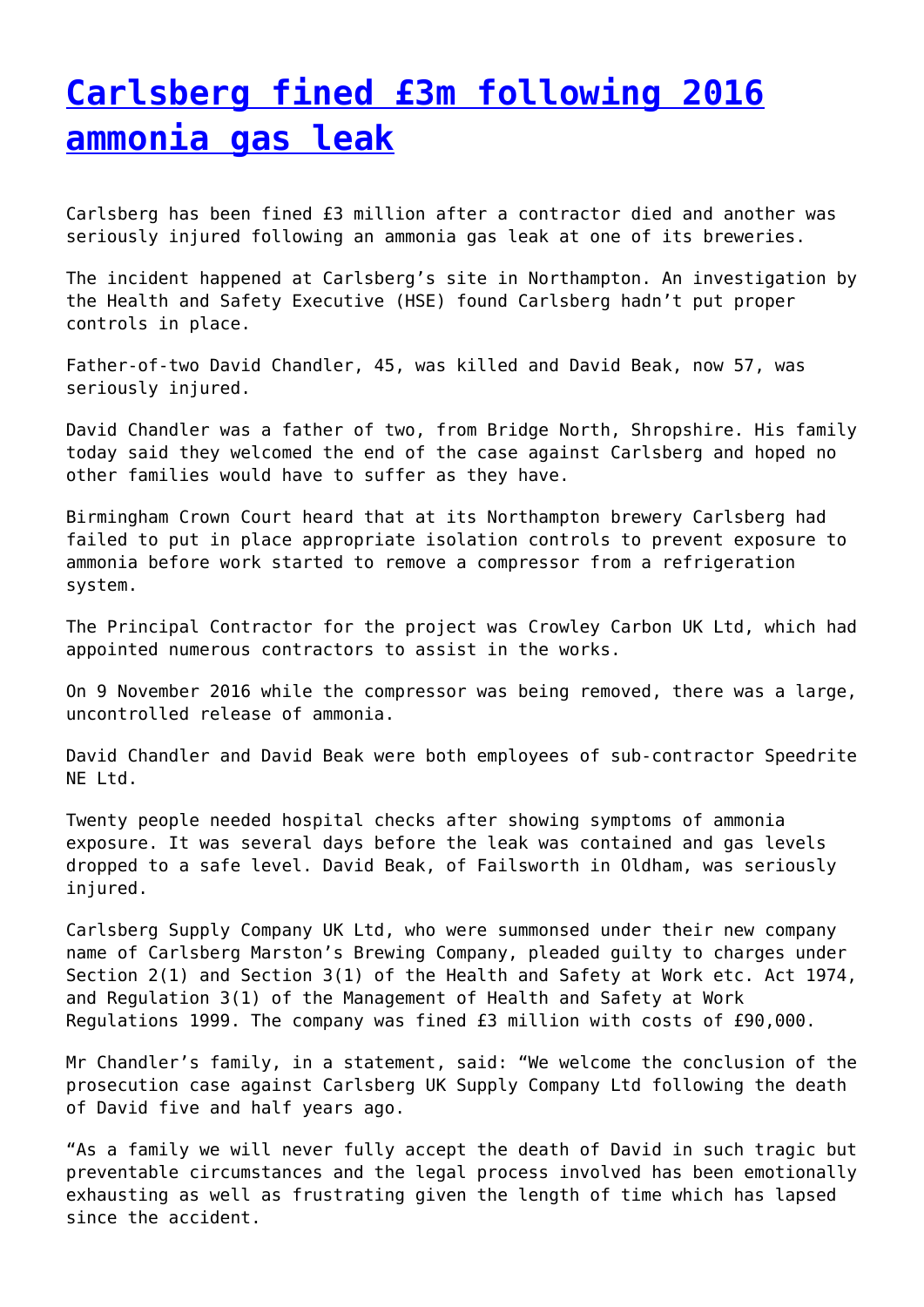"We are pleased that improvements have been made at Carlsberg's site in Northampton which will hopefully ensure no other families suffer the anguish we have endured since November 2016 when the failings at the brewery resulted in the deadly release of ammonia gas which caused David's death.

"David was a loving husband, adoring Daddy and much-loved brother and Uncle. We are devastated that his young family will not be able to share their lives with him as they grow. He was a larger-than-life character whose loss has left a massive void nothing can replace.

"There have already been so many special and precious moments which David has missed out on and the fact that there will continue to be some many more as his daughters grow into young ladies breaks all our hearts daily. He is missed every day, and our lives will not ever be the same without him."

HSE principal inspector Samantha Wells said: "Industry guidance on safe isolation of plant should have been followed. This would have ensured that a higher level of isolation was in place, for prevention of exposure to this highly toxic and flammable substance.

"Both the client, Carlsberg, and the Principal Contractor should have worked together to ensure that the risk was adequately managed. Not only Carlsberg had a duty here. There was also a very clear duty on the Principal Contractor.

"This underlines the dangers of not following industry guidance when working with toxic and flammable substances – HSE will take action against all who fail to ensure the safety of employees and others who may be exposed to danger.

"Projects involving multiple contractors require effective management arrangements, so it's clear who is responsible for every part of the work and that safety checks are carried out before allowing work to start."

The Health and Safety Executive also brought a case against Crowley Carbon Ltd in relation to the incident which led to the death of Mr Chandler and the injuries to Mr Beak, which were also due to be tried but for the company being placed into compulsory administration by creditors.

#### **Notes to editors:**

- 1. The Health and Safety Executive (HSE) is Britain's national regulator for workplace health and safety. We prevent work-related death, injury and ill health through regulatory actions that range from influencing behaviours across whole industry sectors through to targeted interventions on individual businesses. These activities are supported by globally recognised scientific expertise. [www.hse.gov.uk](http://www.hse.gov.uk/)
- 2. More about the legislation referred to in this case can be found at: [www.legislation.gov.uk/](http://www.legislation.gov.uk/)
- 3. HSE news releases are available at: [http://press.hse.gov.uk](http://press.hse.gov.uk/)
- 4. Further guidance on the safe isolation of plant and equipment can be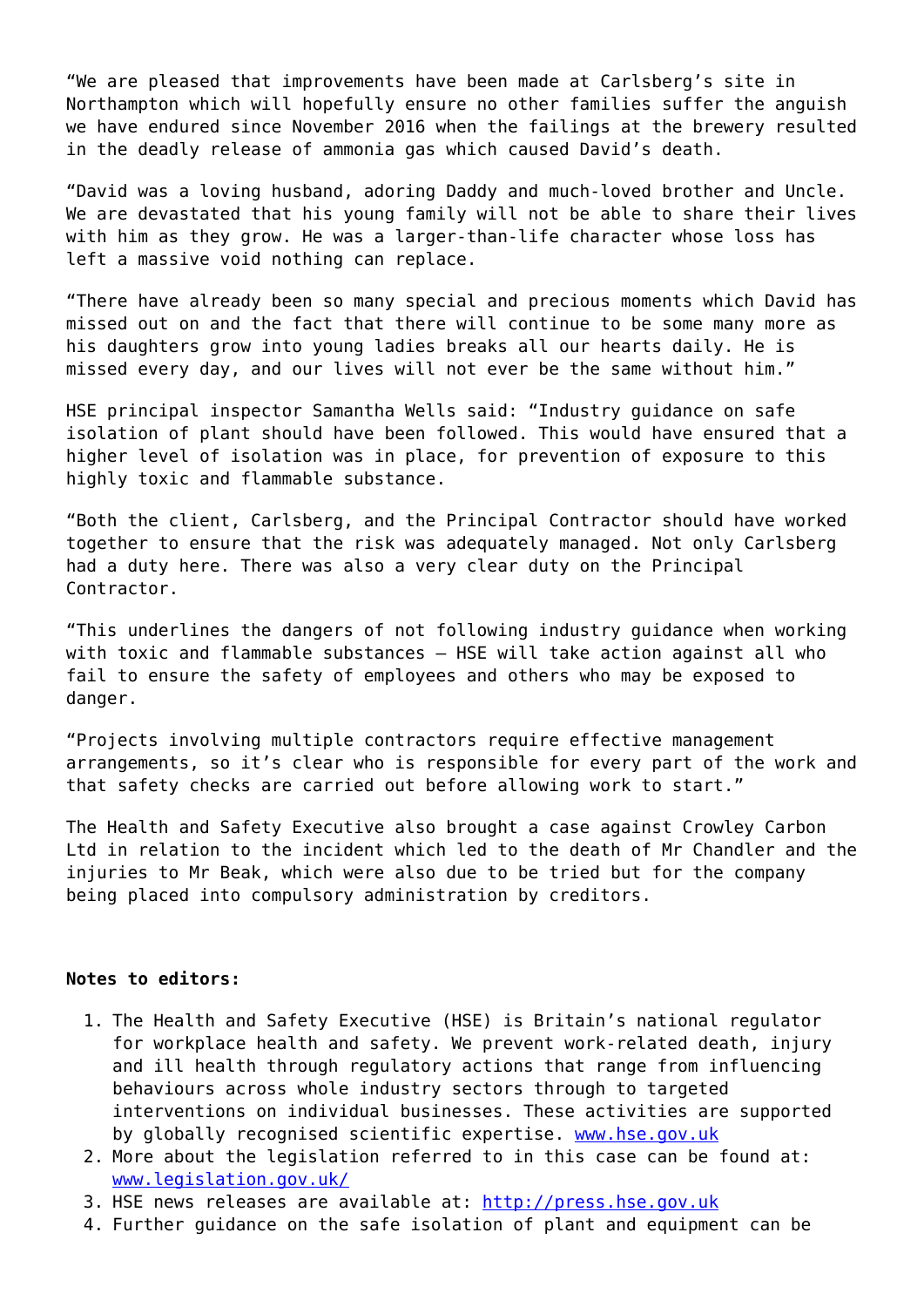# **[Glass company fined £80,000 after](http://www.government-world.com/glass-company-fined-80000-after-worker-injured-in-fall-from-height/) [worker injured in fall from height](http://www.government-world.com/glass-company-fined-80000-after-worker-injured-in-fall-from-height/)**

A glass manufacturing company has been fined £80,000 after a worker sustained serious injuries when he fell through a roof.

A worker at NSG Pilkington (UK) Ltd stepped from a load bearing roof to a fragile roof at Pilkington premises in St Helens and fell nearly three meters to the floor below. He sustained life changing injuries including a fractured lower back and right heel plus injuries to his shoulder and elbow. The court heard he was unable to return to his job, forcing him to retire early.

An investigation by the Health and Safety Executive (HSE) found that the NSG Pilkington (UK) Ltd, did not provide a safe system of work for working at height or ensure its control measures were implemented.

NSG Pilkington (UK) Limited of European Technical Centre, Hall Lane, Lathom, Lancashire, pleaded guilty to breaching Section 2 (1) of the Health and Safety at Work etc. Act 1974 and was fined £80,000 and ordered to pay costs of £767.

HSE inspector Joseph Wright said: "This incident could so easily have been avoided if appropriate control measures and a safe system of work had been in place.

"Falls from height remain one of the most common causes of work-related fatalities in this country and the risks associated with working at height are well known.

"Companies should be aware that HSE will not hesitate to take appropriate enforcement action against those that fall below the required standard."

#### **Notes to Editors:**

1. The Health and Safety Executive (HSE) is Britain's national regulator for workplace health and safety. We prevent work-related death, injury and ill health through regulatory actions that range from influencing behaviours across whole industry sectors through to targeted interventions on individual businesses. These activities are supported by globally recognised scientific expertise. [www.hse.gov.uk](http://www.hse.gov.uk/)

2. More about the legislation referred to in this case can be found at: [www.legislation.gov.uk/](http://www.legislation.gov.uk/) 

3. HSE news releases are available at [http://press.hse.gov.uk](http://press.hse.gov.uk/)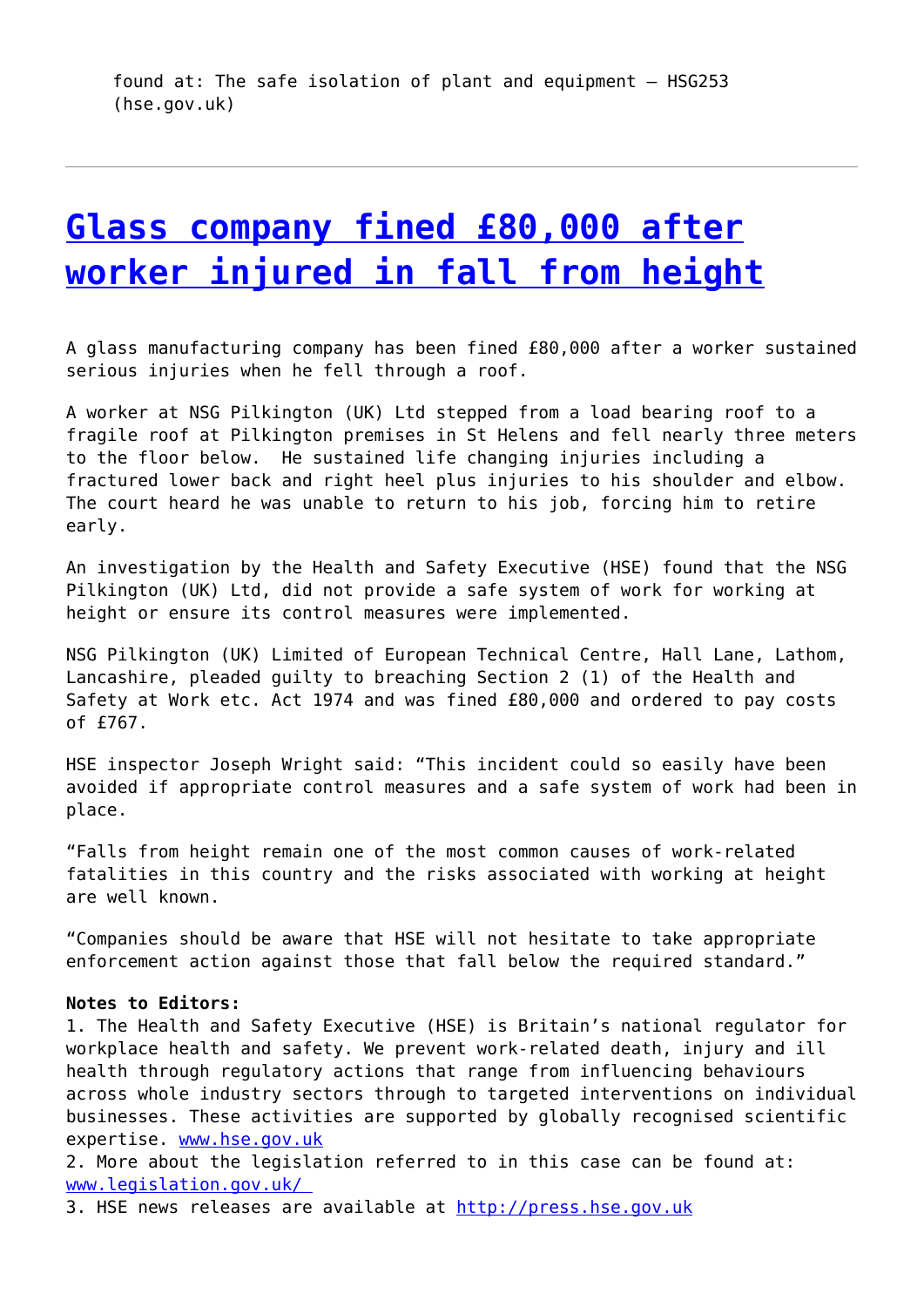# **[Death of Rachel Fisk – an update from](http://www.government-world.com/death-of-rachel-fisk-an-update-from-hse/) [HSE](http://www.government-world.com/death-of-rachel-fisk-an-update-from-hse/)**

The investigation into the death of a Royal Air Force sergeant has been handed over to the Health and Safety Executive.

Rachael Fisk died on September 2 last year during a training event at RAF Weston-on-the-Green in Oxfordshire. Sgt Fisk was taking part in a parachuting exercise.

A joint investigation was launched with and *led by Thames Valley Police. The police have concluded their investigation into offences of corporate manslaughter and gross negligence, the Health Safety Executive (HSE) will now lead the investigation.* 

*The criminal inquiry will determine if any breaches under the Health and Safety at Work Act have occurred.*

HSE principal inspector Stephen Faulkner said: "*It is important HSE completes the investigation into Rachel's death to determine the cause of this incident*.

"HSE will draw upon the evidence gathered so far and call upon its own specialist investigators and independent support in what is likely to be a complex investigation.

"During the investigation we will continue to keep in touch with Rachel's family as we send them our deepest sympathies at this difficult time."

Ends

### **Notes to Editors:**

- 1. Please click on the following link to see [statement](https://www.thamesvalley.police.uk/news/thames-valley/news/2022/june/20-06-2022/update-on-investigation-following-death-of-woman--weston-on-the-green-oxfordshire/) from Thames Valley Police.
- 2. The Health and safety Executive (HSE) is Britain's national regulator for workplace health and safety. We prevent work-related death, injury and ill health through regulatory actions that range from influencing behaviours across whole industry sectors through to targeted interventions on individual businesses. These activities are supported by globally recognised scientific expertise. **[hse.gov.uk](http://www.hse.gov.uk/)**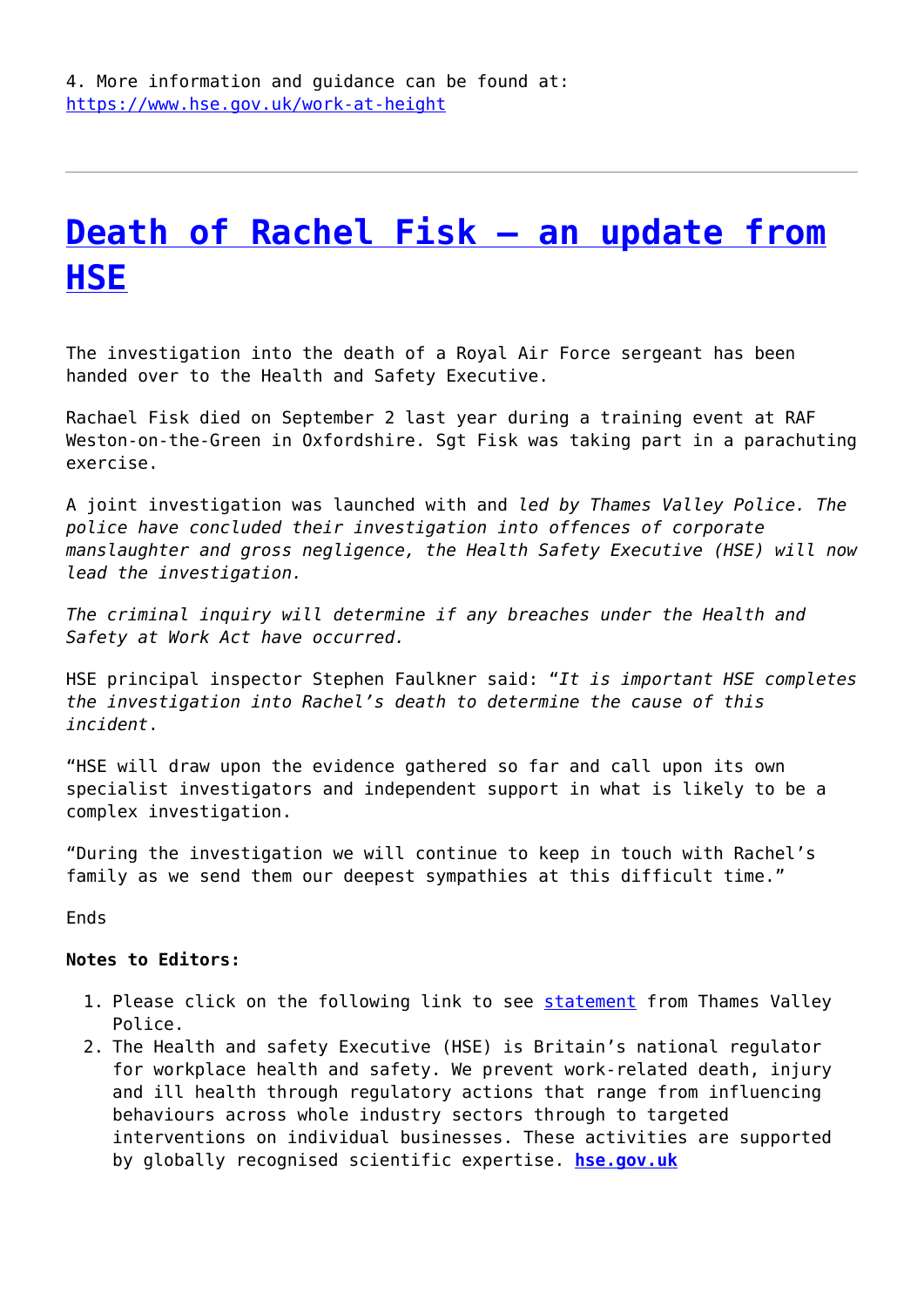### **[HSE publishes new Science Review](http://www.government-world.com/hse-publishes-new-science-review/)**

A human cough simulator to test the effectiveness of face shield protection during the pandemic, reducing the risk of the transmission of COVID to delivery drivers and gas explosion tests in a life size replica house are just some of the studies scientists working for the Health and Safety Executive (HSE) have completed in the last 12 months.

All three are listed in HSE's annual science review, which has been published today.

Using real life work cases as examples, the publication focuses on ways science and evidence is being used to protect people and places, helping everyone lead safer and healthier lives.

The annual review illustrates the mix of activities that has helped to ensure that HSE's response to the Covid pandemic was informed by the best available evidence. In addition, it has also provided information that has helped HSE with evidence that was needed as an enabling regulator, and secure justice against those who breach the law.

This includes:

- Reducing work-related ill health: Investigation of COVID-19 in the workplace – outbreaks, mitigation measures, transmission – incorporating work from HSE's leadership of 'PROTECT' (one of the UK's National Core studies for COVID)
- Building Safety: Preliminary identification of potential serious incident scenarios for high-rise buildings
- Enabling industry to innovate safely: supporting the move towards net zero by supporting and enabling a safe transition to hydrogen in the existing gas network

The review also highlights the range of studies HSE scientists are working on to protect people and places by managing workplace health and safety risks and helping to maintaining Great Britain's record as one of the safest countries to work in.

This includes:

- Chemical regulation, enabling the safe and sustainable use of chemicals: Assessing the toxicity, hazards and risks of chemicals in order to protect human health, and new methods to monitor occupational exposure to chemicals
- Investigation of ignition of flammable mists
- Providing evidence to underpin effective working practices in the asbestos removal industry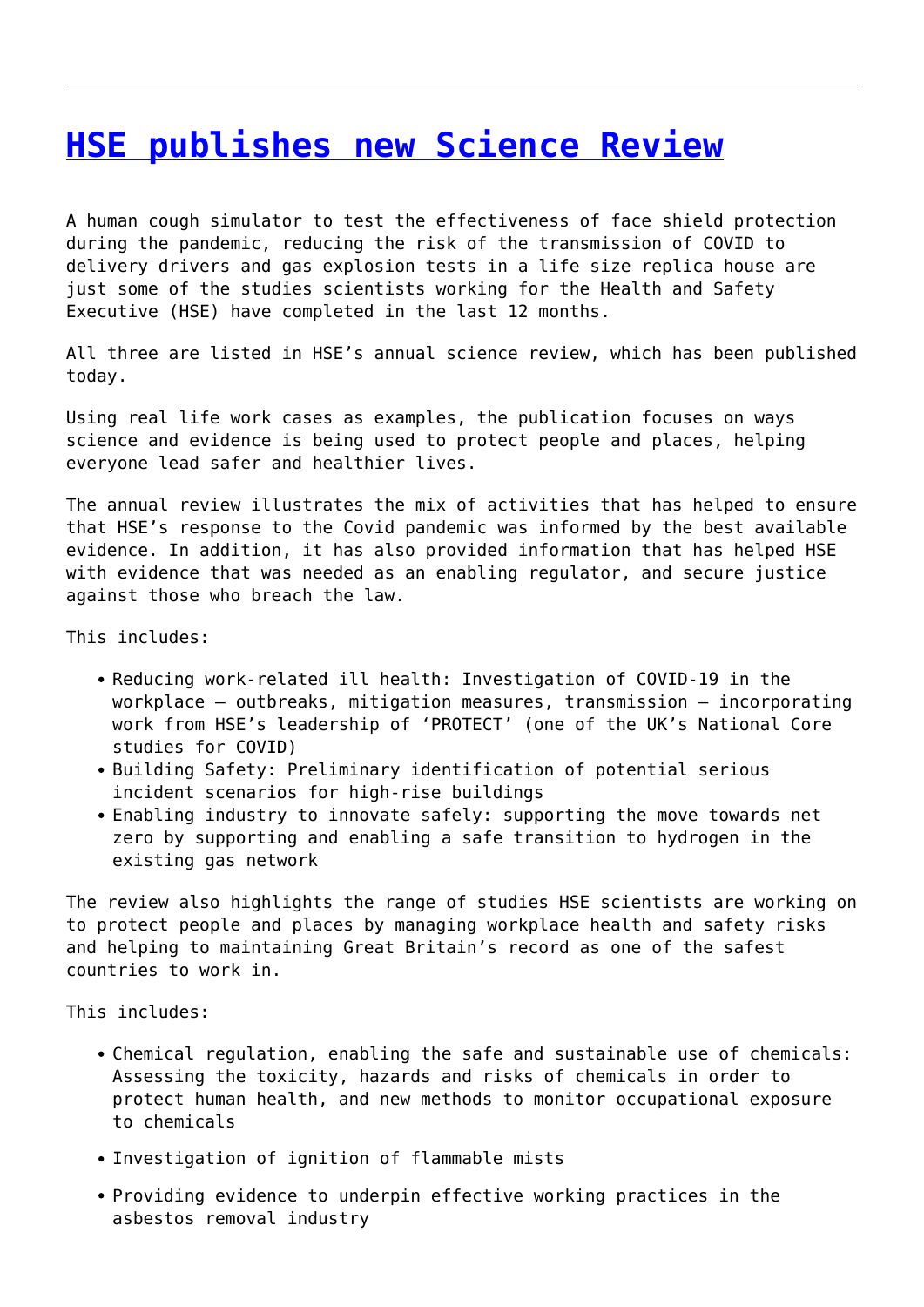The review shows how HSE brings people and organisations together, sharing knowledge, expertise and data, to make a real impact on reducing death, ill health and injury.

This includes:

- A multi-centre European human biomonitoring study
- The future of health and safety in advanced manufacturing
- Developing a framework for socio-economic impact data management in India

HSE's Chief Scientific Adviser and Director of Research, Professor Andrew Curran, said: "I'm extremely proud that our scientists, engineers, analysts and clinicians have continued to deliver a world-class programme of work.

"This is aligned to the policy and regulatory needs of HSE to protect people and places and helps ensure that Great Britain is one of the safest places to work anywhere in the world."

The HSE Annual Science Review is available at [HSE – Science, engineering and](https://www.hse.gov.uk/research/) [evidence](https://www.hse.gov.uk/research/)

### **Notes to editors:**

- 1. The Health and Safety Executive (HSE) is Britain's national regulator for workplace health and safety. We prevent work-related death, injury and ill health through regulatory actions that range from influencing behaviours across whole industry sectors through to targeted interventions on individual businesses. These activities are supported by globally recognised scientific expertise. [www.hse.gov.uk](http://www.hse.gov.uk/)
- 2. HSE news releases are available at [http://press.hse.gov.uk](http://press.hse.gov.uk/)

### **[Warehouse owner fined after worker](http://www.government-world.com/warehouse-owner-fined-after-worker-falls-30-feet-through-skylight/) [falls 30 feet through skylight](http://www.government-world.com/warehouse-owner-fined-after-worker-falls-30-feet-through-skylight/)**

A Blackburn based warehouse owner has been fined after an employee of a roofing contractor Nizamuddin Gorji fell approximately 30 feet through a glass skylight on a warehouse roof resulting in severe life changing injuries.

Preston Crown Court heard that roofing contractor Nizmuddin Gorji was engaged by Floors 'n' Carpets Limited of Gate Street, Blackburn to over-clad the existing roof. Three operatives were employed to carry out the work which started on 13 May 2020. The following day, one of the employees, Taj Zahir fell through the roof sustaining serious injuries to his pelvis, arm, knee and face and has undergone extensive surgery since.